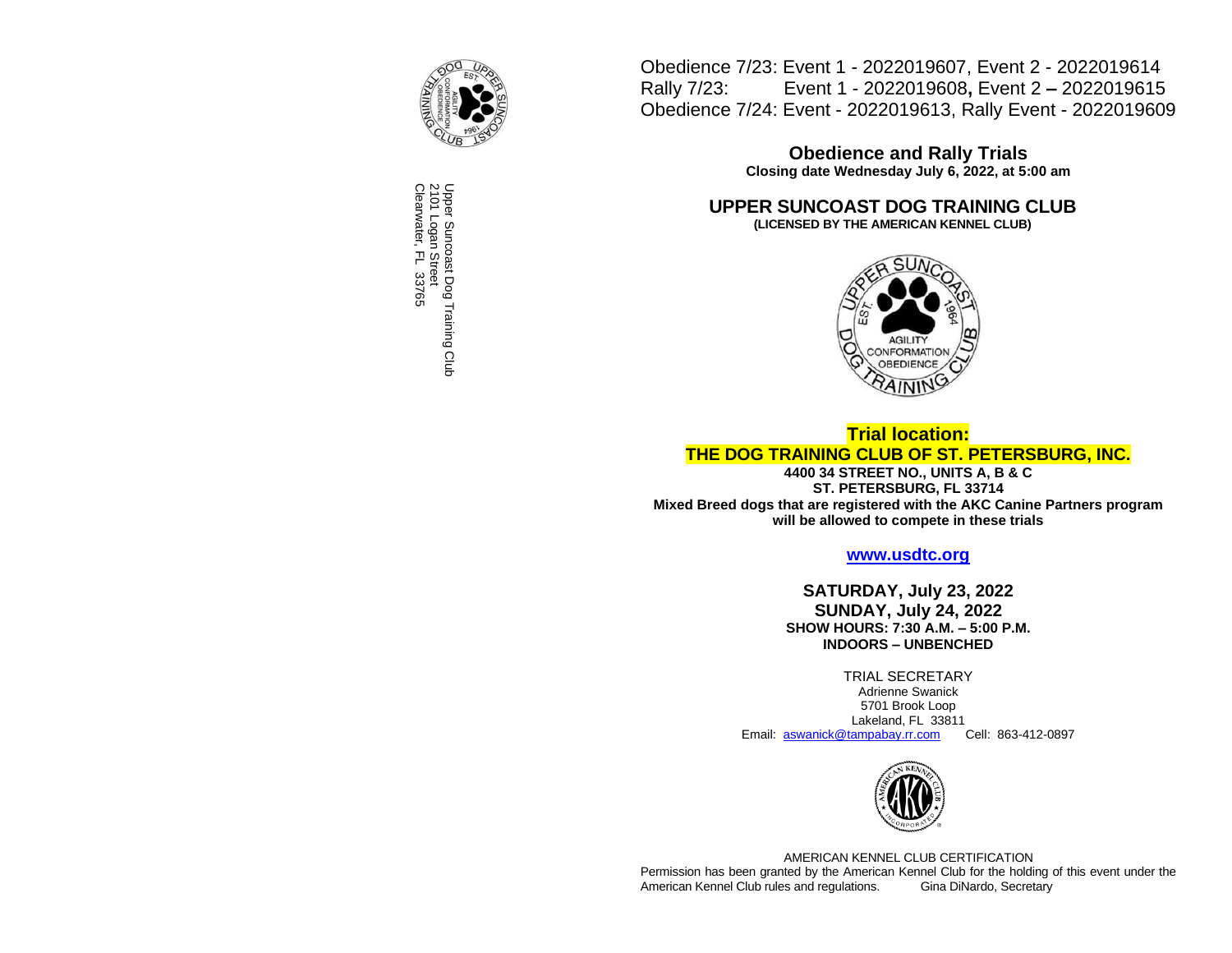#### **OFFICERS**

#### **BOARD MEMBERS**

All officers plus Terri Reeves, Heather Carrier, Holy Green Blatt, Susan Henzel-Speer and John Turner

#### **TRIAL COMMITTEE**

(All Officers, Board Members and the following:)

**Chief Ring Steward Mary Maurer Hospitality TDB Awards Marie Miller**

**Event Chairperson Kara Bitsko** [\(kbmanchesters@gmail.com\)](mailto:kbmanchesters@gmail.com) **Co-Event Chairperson Heidi Buck [\(weimom@aol.com\)](mailto:weimom@aol.com)** 

> **Trial Secretary Adrienne Swanick 5701 Brook Loop Lakeland, FL 33811 [aswanick@tampabay.rr.com](mailto:aswanick@tampabay.rr.com) 863-412-0897**

> > *Event Chair* **Kara Bitsko 2001 Powderhorn Dr Clearwater, FL 33770 [kbmanchesters@gmail.com](mailto:kbmanchesters@gmail.com) 727-403-9161**

 **VETERINARIAN (ON CALL) Animal Emergency Clinic 3165 22 Ave North 727-323-1311**

**"Exhibitors should follow their veterinarians' recommendation to assure their dogs are free of internal and external parasites, any communicable diseases, and have appropriate vaccinations.** 

| Judges:                   |                    |                        |       |
|---------------------------|--------------------|------------------------|-------|
| Cathryn A. Knight         |                    | #55214 Polk City, FL   | 33868 |
| Dr. Robert H. Knight      |                    | #55213 Polk City, FL   | 33868 |
| <b>Carol Ann Klein</b>    |                    | #7037 Miami Shores. FL | 33138 |
| Elizabeth (Elly) McCarthy | #40741 Melrose, FL |                        | 32666 |

**Please be sure you enter the correct class and include Jump Height. When you receive the entry received confirmation, please verify all information and report any corrections. When you receive your final confirmation and arm band information, double check all information. Report any corrections at that time.**

## **Notice to Exhibitors:**

**USDTC, the Dog Training Club of St. Petersburg, Inc., the Trial Chairperson, Trial Secretary, their agents, employees, the City of St. Petersburg, et al assume no responsibility for any loss, damage or injury sustained by any one or to any of their dogs or property. The Dog Training Club of St. Petersburg, Inc., reserves the right to refuse any dog show entry**.

#### **TELEGRAPH, TELEPHONE, AND UNSIGNED ENTRIES CANNOT BE ACCEPTED.**

Entries not on official AKC entry forms and photocopies of entry forms without the agreement and rules on the reverse side of the official AKC entry form are not acceptable. No entry shall be made and no entry shall be accepted which specifies any conditions as to its acceptance.

A recording fee of \$3.00/3.50 will be required for each dog entered at any licensed or Member Club Show, Obedience Trial or Tracking Test. This recording fee is to be collected by the show giving club and paid to the American Kennel Club. If a dog is entered in more than one class in the show, the recording fee is to be collected on the first entry only. (AKC Rule Chapter 15, Section 2) USDTC Doggie \$ may be used for trial entries less \$5 administration fees per class entered. Instructor cards are worth \$40 towards entry fees less \$5 administration fees as well.

**Entries close 6:00 pm Wednesday, Wed July 7, 2021 at the address of the Trial Secretary, c/o The Dog Training Club of St. Petersburg, Inc.**, after which time entries cannot be accepted, changed, or canceled. Entries will not be accepted without fees. Acknowledgment of entries will be made as soon as practicable after the closing date. Should such acknowledgment not be received by the exhibitor within a reasonable time, please notify the Trial Secretary.

## **CHECKS ONLY ACCEPTED THAT ARE PAID WITH U.S. FUNDS**

Mail all entries with fees to: Adrienne Swanick Trial Secretary, 5701 Brook Loop, Lakeland, FL 33713. Please do not send cash. Make checks or money orders payable to: Upper Suncoast Dog Training Club, Inc. **Express deliveries must be marked: NO SIGNATURE REQUIRED.**

Entry fees shall not be refunded in the event that a dog is absent, disqualified, excused by Veterinarian or Judge, or barred from competition by action of the Trial Committee. If, because of riots, civil disturbances or other acts beyond the control of the management, it is impossible to open or to complete the show, no refund of entry fee will be made.

Bitches in season – Entry fee less \$5.00 will be refunded for bitches that come in season between the close of entries and the date of trial. Written notification must be received by the Trial Secretary on or before July 24, 2021.

Returned checks do not constitute a valid entry fee. There will be a \$20 service fee for all returned checks. Subsequent returned checks from the same exhibitors may result in their being put on a CASH ONLY basis. The Obedience Trial will be open from 7:30 am to 5:00 pm Saturday July 24, 2021 and Sunday July 25, 2021.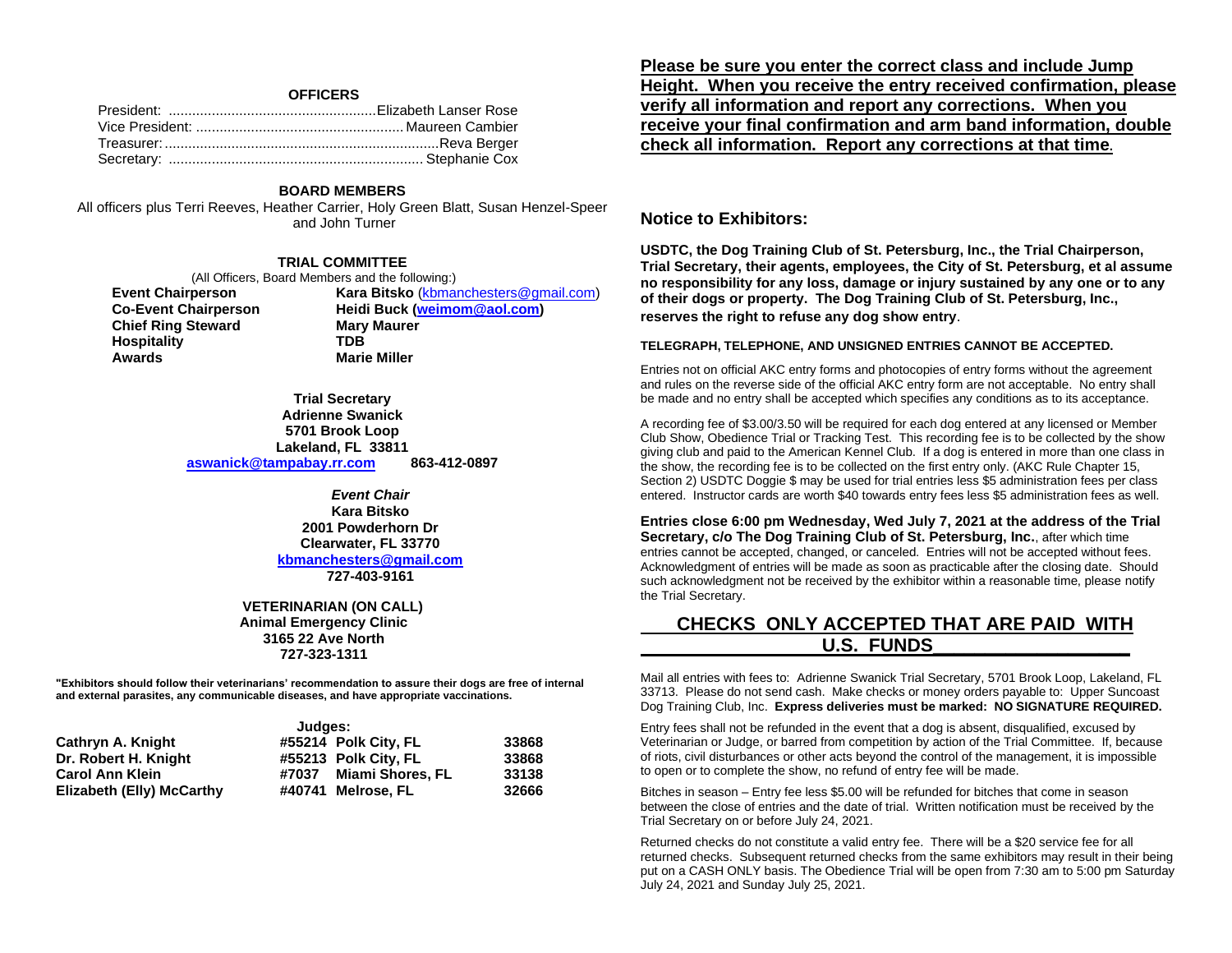Consult the Judging Program for the time of judging. Dogs may arrive any time prior to their scheduled time of judging. Dogs not required for further judging will be excused. Judges are not required to wait for dogs. Owners or agents alone are responsible for the presence of their dogs in the judging ring when their classes are called to be judged. All dogs present must be held on leash or confined to their crates except when being judged. Only dogs that are eligible to be shown under the American Kennel Club rules are allowed on site. **No un-entered dogs are allowed at the show site.**

#### **CLASSES OFFERED**

**Obedience** 

|--|

| Novice A & B -- Beginner Nov A & B | Rally Novice A & B    |
|------------------------------------|-----------------------|
| Open A & B----- Graduate Novice    | Rally Advanced A & B  |
| Utility A & B ---- Graduate Open   | Rally Excellent A & B |
| Versatility                        | Intermediate          |

Master

#### **NON REGULAR CLASSES: Random Reward (RR) Novice, RR Open, RR Utility**

| <b>OBEDIENCE</b>             | SATURDAY 7/23 Trial 1 | <b>SATURDAY 7/23 Trial 2</b> | <b>SUNDAY 7/25</b> |
|------------------------------|-----------------------|------------------------------|--------------------|
| Novice A & B                 | Robert H. Knight      | Cathryn A, Knight            | Carol Ann Klein    |
| <b>Preferred Novice</b>      | Robert H. Knight      | Cathryn A, Knight            | Carol Ann Klein    |
| Open A & B                   | Robert H. Knight      | Cathryn A, Knight            | Carol Ann Klein    |
| Preferred Open               | Robert H. Knight      | Cathryn A, Knight            | Carol Ann Klein    |
| Utility A & B                | Robert H. Knight      | Cathryn A, Knight            | Carol Ann Klein    |
| Preferred Utility            | Robert H. Knight      | Cathryn A, Knight            | Carol Ann Klein    |
| Beginner Novice A & B        | Robert H. Knight      | Cathryn A, Knight            | Carol Ann Klein    |
| Graduate Novice              | Robert H. Knight      | Cathryn A, Knight            | Carol Ann Klein    |
| Graduate Open                | Robert H. Knight      | Cathryn A, Knight            | Carol Ann Klein    |
| Versatility                  | Robert H. Knight      | Cathryn A, Knight            | Carol Ann Klein    |
| <b>Random Reward Novice</b>  | TBD                   | <b>TBD</b>                   | <b>TBD</b>         |
| Random Reward Open           | TBD                   | <b>TBD</b>                   | <b>TBD</b>         |
| <b>Random Reward Utility</b> | TBD                   | TBD                          | <b>TBD</b>         |
|                              |                       |                              |                    |
| <b>RALLY</b>                 | SATURDAY 7/23 Trial 1 | <b>SATURDAY 7/23 Trial 2</b> | <b>SUNDAY 7/25</b> |
| Novice A & B                 | Carol Ann Klein       | Carol Ann Klein              | Elizabeth McCarthy |
| Intermediate                 | Carol Ann Klein       | Carol Ann Klein              | Elizabeth McCarthy |
| Advance A & B                | Carol Ann Klein       | Carol Ann Klein              | Elizabeth McCarthy |
| Excellent A & B              | Carol Ann Klein       | Carol Ann Klein              | Elizabeth McCarthy |
| <b>Master</b>                | Carol Ann Klein       | Carol Ann Klein              | Elizabeth McCarthy |

**The request for move-up must be in writing and presented to the trial secretary at least 30 minutes prior to the start of each trial. This is for both Obedience and Rally Dogs registered with the AKC Canine Partners Program are allowed to enter these trials.**

## **Entry Fees**

OBEDIENCE ONLY

| <b>OBEDIENCE FIRST ENTRY:</b><br>ADDITIONAL ENTRY – SAME DOG – SAME DAY:<br>Non-Reqular | \$29.00<br>\$18.00<br>\$18.00 |
|-----------------------------------------------------------------------------------------|-------------------------------|
| <b>RALLY ONLY</b>                                                                       |                               |
| RALLY FIRST ENTRY:                                                                      | \$29.00                       |
| RALLY SECOND ENTRY: SAME DOG - SAME DAY                                                 | \$18.00                       |
| RALLY THIRD ENTRY:  SAME DOG – SAME DAY                                                 | \$13.00                       |
|                                                                                         |                               |

All fees include a \$3.00 AKC recording fee

JUDGES ARE NOT REQUIRED TO WAIT FOR DOGS. Owners or agents alone are responsible for the presence of their dogs in the judging ring when their classes are called to be judged or for walk-throughs.

ALL DOGS PRESENT must be held on leash or confined to their crates except when judged. NO EXERCISE PENS inside the building. Exercise area is at the back of the building.

| <b>RIBBONS &amp; PRIZES</b>                                                                                                                                                                                                                                                                                                                                                                                                                     |  |  |  |
|-------------------------------------------------------------------------------------------------------------------------------------------------------------------------------------------------------------------------------------------------------------------------------------------------------------------------------------------------------------------------------------------------------------------------------------------------|--|--|--|
| <b>ALL OBEDIENCE &amp; RALLY Regular Classes</b>                                                                                                                                                                                                                                                                                                                                                                                                |  |  |  |
| 1st Place Blue 2nd Place Red 3rd Place Yellow 4th Place White                                                                                                                                                                                                                                                                                                                                                                                   |  |  |  |
| <b>NON-REGULAR OBEDIENCE</b>                                                                                                                                                                                                                                                                                                                                                                                                                    |  |  |  |
| 1st Place Rose 2nd Place Brown 3rd Place Light Green<br>4th Place Gray                                                                                                                                                                                                                                                                                                                                                                          |  |  |  |
| Highest Scoring Dog in Regular class: Blue & Gold Rosette & Gift<br>Highest Combined Score in Open & Utility: Blue & Green Rosette & Gift<br>Highest Scoring Dog in Preferred Classes: Blue & Red Rosette<br>Highest Combined Score in Pref Open & Preferred Utility: Purple & Red Rosette<br>Rally High Combined: Rosette & Gift (Advanced B and Excellent B)<br>Rally High Combined Triple: Rosette & Gift (Advanced B, Excellent B & Master) |  |  |  |

Dark Green qualifying score ribbons will be awarded to dogs in all regular obedience classes that have obtained a qualifying score. A qualifying score is required for all awards.

PRIZES MUST BE CLAIMED THE DAY OF THE SHOW – NONE WILL BE MAILED

**SHOW SITE DIRECTIONS:** I-275 to Exit #25 (38 Ave No.); Go west on 38th Ave. Turn right (north) on 34th St. No.(US 19). (Hardees on left). Go over overpass and turn left into the first parking lot.

#### **MOTELS**

Day's Inn Gateway, 9539 US 19 N, St Petersburg 727-577-3838 800-329-746[6 www.daysinn.com](http://www.daysinn.com/)

LaQuinta Inn by Wyndham Clearwater South, 5000 Lake Blvd, Pinellas Park, FL 727-299-9800

Lorelei Motel 10273 Gulf Blvd, Treasure Island, FL 800-354-6364 727-360-4351 (caters to dogs-approx 30 min from trial site)

Valley Forge Motel, 6825 Central Ave, St Pete,FL 727-577-6820

Roberts RV Resort, 3390 Gandy Blvd. N, St Pete, FL 727-577-6820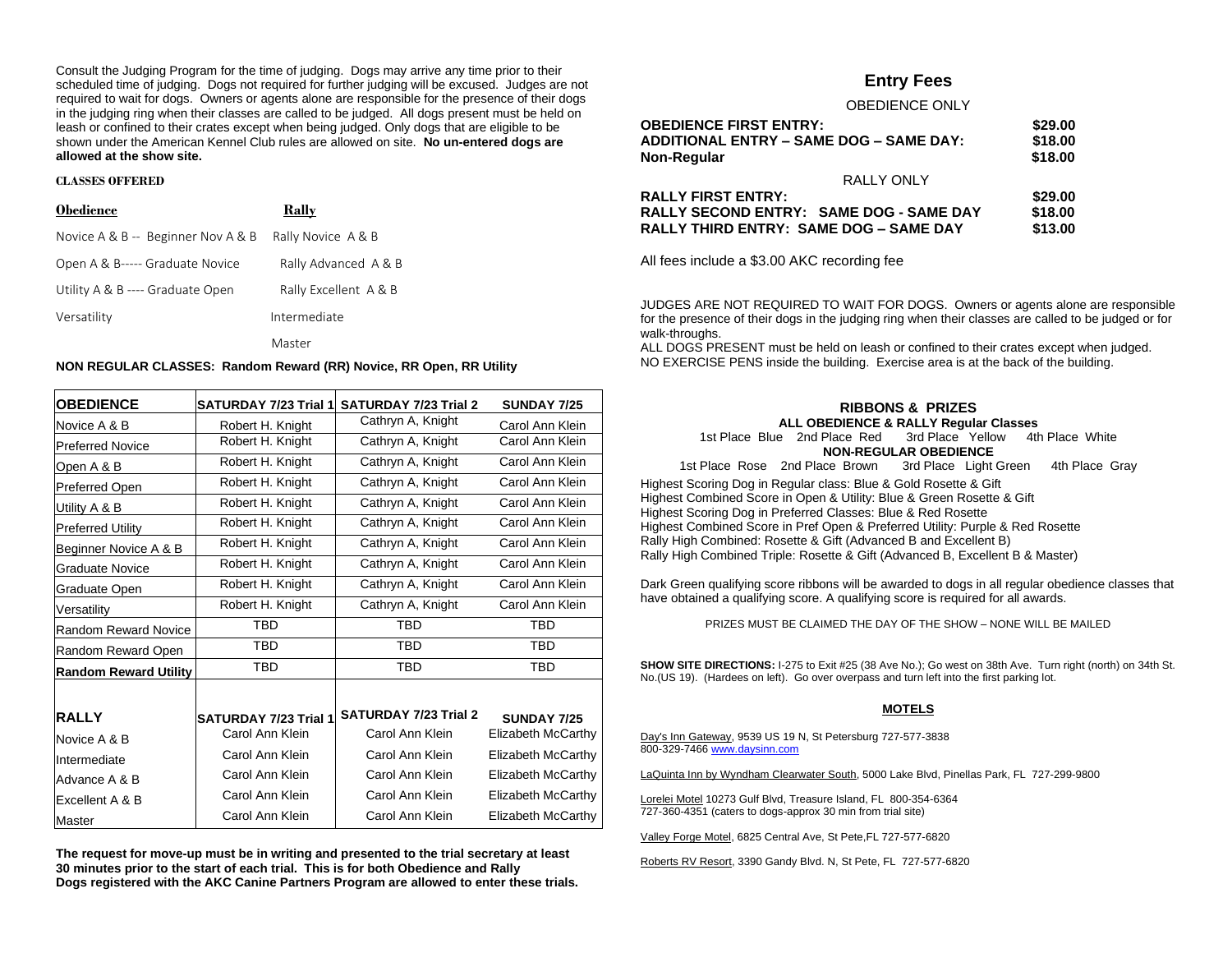#### OFFICIAL AMERICAN KENNEL CLUB ENTRY FORM **UPPER SUNCOAST DOG TRAINING CLUB**

| AKC Licensed Obedience, Indoor, Unbenched   |     |                     |
|---------------------------------------------|-----|---------------------|
| Event # 2022019607 Saturday July 23, 2022   | ГI  | High/Bar Jump______ |
| Event # 2022019614 Saturday July 23, 2022   | r 1 |                     |
| Event # 2022019609 Sunday July 24, 2022     | r 1 | Broad Jump          |
| AKC Licensed Rally, Indoor, Unbenched       |     | <b>Rally Jumps</b>  |
| Event # 202201960811 Saturday July 23, 2022 |     | 8"<br>4"            |
| Event # 20220019615 Saturday July 23, 2022  |     |                     |
| Event # 2022019609 Sunday July 24, 2022     |     | 12"<br>16"          |
|                                             |     |                     |

**[ ] Check box if you would like a catolog (\$5 each) Total due: \_\_\_\_\_\_\_\_\_\_\_\_\_\_**

**ENTRY FEES: OBED: \$29.00 for the first entry of each dog. \$18 for 2nd entry of the same dog in an additional class per day. NON-Regular Classes: \$18.00 Dog. Rally: \$29 per day, per class, per dog, \$18 for 2nd and \$13 for 3rd . USDTC Doggie \$ accepted less \$5 per class for AKC fees. Full Instructor cards worth \$40 less \$5 per class. ENTRIES CLOSE**: **5:00 p.m. Wednesday, July 6, 2022** after which time entries cannot be accepted, changed, or canceled except as provided for in Chapter 11, Section 6, of the Dog Show rules. ALL OVERNIGHT ENTRIES MUST BE MARKED **"SIGNATURE WAIVED"**

#### **Mail Entries to**:

#### **Adrienne Swanick Trial Secretary, 5701 Brook Loop, Lakeland, FL 33811** \*\*\*\*\*\*\*\*PLEASE PRINT\*\*\*\*\*\*\*\*\*Writing must be legible\*\*\*\*\*\*\*\*

#### **MAKE CHECKS PAYABLE TO**: **Upper Suncoast Dog Training Club (USDTC)**

| <b>BREED</b>                                                                                                     |                        | VARIETY [1]                                                    |                                         |                       |  |
|------------------------------------------------------------------------------------------------------------------|------------------------|----------------------------------------------------------------|-----------------------------------------|-----------------------|--|
| DOG [2] [3]<br><b>SHOW CLASS</b>                                                                                 |                        | CLASS [ ]<br><b>DIVISION</b><br>Weight, color, etc.            |                                         |                       |  |
| <b>ADDITIONAL</b><br><b>CLASSES</b>                                                                              | <b>OBEDIENCE CLASS</b> | RALLY CLASS & JUMP HT                                          | <b>CLASS</b>                            | <b>JR SHOWMANSHIP</b> |  |
| NAME OF (See Back)<br>JUNIOR HANDLER (IF ANY)                                                                    |                        |                                                                | JR. HANDLER NUMBER                      |                       |  |
| <b>FULL</b><br><b>NAME</b><br>OF DOG                                                                             |                        |                                                                |                                         |                       |  |
| Enter Number Here<br>I AKC REG NO<br>J AKC LITTER NO<br><b>I ILP NO</b><br><b>J FOREIGN REG NO &amp; COUNTRY</b> |                        | DATE OF BIRTH<br><b>BIRTH</b><br>Do not print above in catalog | PLACE OF [   USA     Canada     Foreign |                       |  |
| <b>BREEDER</b>                                                                                                   |                        |                                                                |                                         |                       |  |
| SIRE                                                                                                             |                        |                                                                |                                         |                       |  |
| <b>DAM</b>                                                                                                       |                        |                                                                |                                         |                       |  |

#### **(PRINT CLEARLY)**

| SIGNATURE of the owner or his agent |  |
|-------------------------------------|--|
|                                     |  |
| E-Mail ____________________________ |  |

#### **AKC Rules, Regulations, Policies and Guidelines are available on the American Kennel Club Web site, [www.akc.org](http://www.akc.org/)**

**AGREEMENT** (we) agree that the club holding this event has the right to refuse this entry for cause, which the club shall deem sufficient. In consideration of the acceptance of this entry and of the holding of this event and of the opportunity to have the dog judged and to win prizes, ribbons, or trophies, I (we) agree to hold the AKC, the event-giving club, their members, directors, governors, officers, agents, superintendents or event secretary and the owner and/or lessor of the premises and any provider of services that are necessary to hold this event and any employees or volunteers of the aforementioned parties, and any AKC approved judge, judging at this

event, harmless from any claim for loss or injury which may be alleged to have been caused directly or indirectly to any person or thing by the act of this dog while in or about the event premises or grounds or near any entrance thereto, and I (we) personally assume all responsibility and liability for any such claim; and I (we) further agree to hold the aforementioned parties harmless from any claim for loss, injury or damage to this dog. Additionally, I (we) hereby assume the sole responsibility for and agree to indemnify, defend and save the aforementioned parties harmless from any and all loss and expense (including legal fees) by reason of the liability imposed by law upon any of the aforementioned parties for damage because of bodily injuries, including death at any time resulting there from, sustained by any person or persons, including myself (ourselves), or on account of damage to property, arising out of or in consequence of my (our) participation in this event, however such, injuries, death or property damage may be caused, and whether or not the same may have been caused or may be alleged to have been caused by the negligence of the aforementioned parties or any of their employees, agents, or any other persons. **I (we) agree that any cause of action, controversy or claim arising out of or related to the entry, exhibition or attendance at the event between the AKC and the event-giving club (unless otherwise stated in its premium list) and myself (ourselves) or as to the construction, interpretation and effect of this Agreement shall be settled by arbitration pursuant to the applicable rules of the American Arbitration Association. However, prior to arbitration all applicable AKC Bylaws, rules, regulations and procedures must first be followed as set forth in the AKC Charter and Bylaws, rules, regulations, published policies and guidelines.**

#### **INSTRUCTIONS**

(Variety) If you are entering a dog of a breed in which there are varieties for show purposes, please designate the particular variety you are entering, i.e. Cocker Spaniel (solid color black, ASCOB, parti-color), Beagles (not exceeding 13 in., over 13 in. but not exceeding 15 in.), Dachshunds (long-haired, smooth, wirehaired), Collies (rough, smooth), Bull Terriers (colored, white), Manchester Terriers (standard, toy), Chihuahuas (smooth coat, long coat), English Toy Spaniels (King Charles and Ruby, Blenheim and Prince Charles), Poodles (toy, miniature, standard).

A dog must be entered in the name of the person who actually owned it at the time entries for a trial closed. If a registered dog has been acquired by a new owner, it must be entered in the name of its new owner in any trial for which entries closed after the date of acquirement, regardless of whether the new owner has received the registration certificate indicating that the dog is recorded in his/her name. State on entry form whether transfer application has been mailed to AKC. (For complete rules, refer to Chapter 11, Section 3.)

| <b>JUNIOR SHOWMANSHIP</b> | If this entry is for Junior Showmanship, please give the following information:<br><b>JR.'S DATE OF BIRTH</b>                                                                                  |
|---------------------------|------------------------------------------------------------------------------------------------------------------------------------------------------------------------------------------------|
|                           | obtained from the American Kennel Club. Phone: (919) 816-3776.                                                                                                                                 |
|                           | By signing the entry form I (we) certify that the Junior Showman does not now, and will not at any time,<br>act as an agent/handler for pay while continuing to compete in Junior Showmanship. |
|                           | I ENCLOSE \$______________ FOR ENTRY FEES IMPORTANT-Read Carefully Instructions on Reverse Side Before Filling Out.                                                                            |
| <b>ACTUAL OWNER(S)</b>    |                                                                                                                                                                                                |
|                           |                                                                                                                                                                                                |
|                           | Numbers in boxes indicate sections of the instructions relevant to the information needed in that box. (PLEASE PRINT)                                                                          |
| [4]                       | (PLEASE PRINT)                                                                                                                                                                                 |
| OWNER'S                   | ADDRESS AND ARRAIGNMENT CONTINUES.                                                                                                                                                             |
| <b>CITY</b>               |                                                                                                                                                                                                |

**If Junior Handler is not the owner of the dog identified on the face of this form, what is the relationship of the Junior Handler to the Owner?** STATE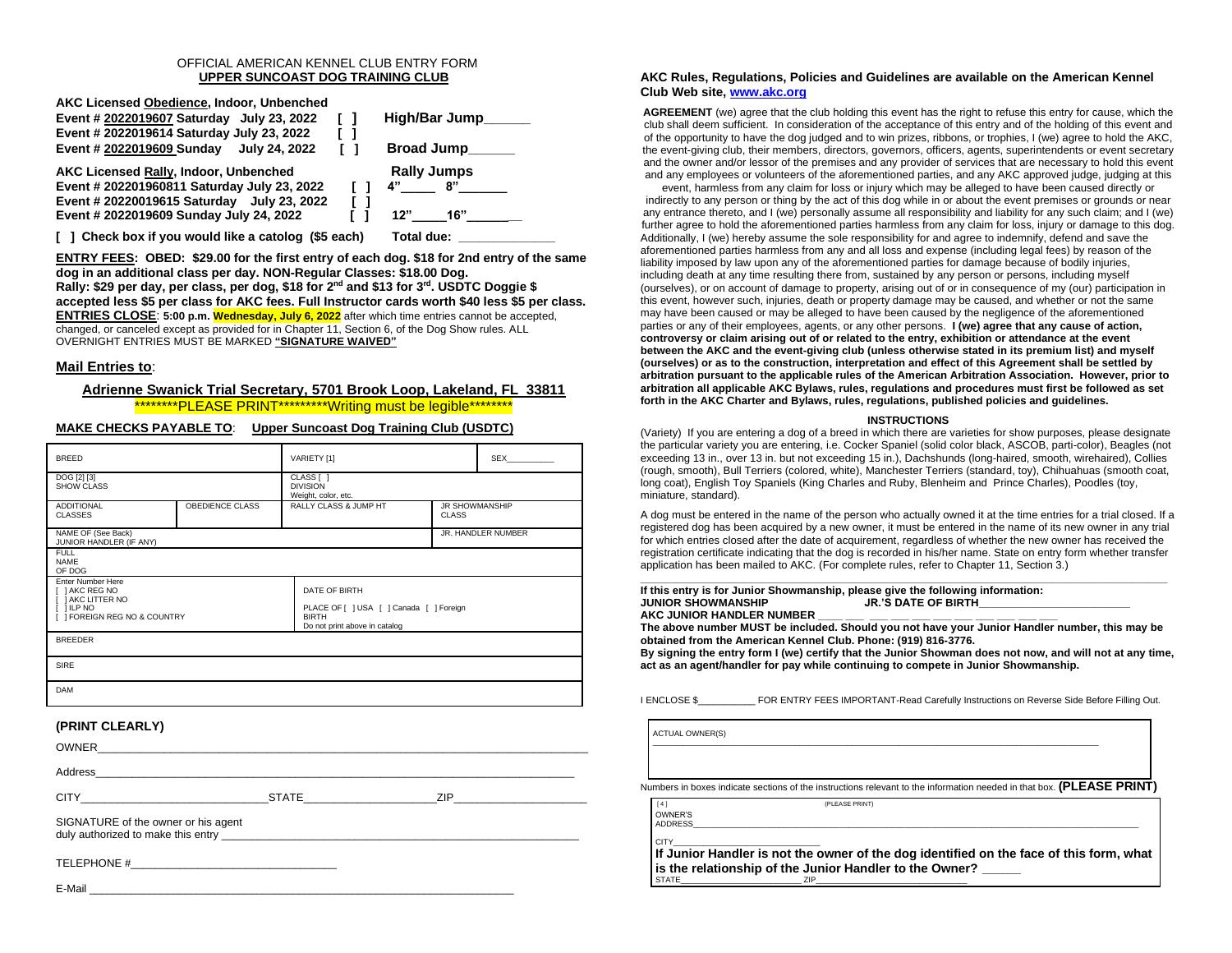#### OFFICIAL AMERICAN KENNEL CLUB ENTRY FORM **UPPER SUNCOAST DOG TRAINING CLUB**

| AKC Licensed Obedience, Indoor, Unbenched   |     |                             |
|---------------------------------------------|-----|-----------------------------|
| Event # 2022019607 Saturday July 23, 2022   | ГI  | High/Bar Jump______         |
| Event # 2022019614 Saturday July 23, 2022   |     |                             |
| Event # 2022019609 Sunday July 24, 2022     | f 1 | Broad Jump <sub>_____</sub> |
| AKC Licensed Rally, Indoor, Unbenched       |     | <b>Rally Jumps</b>          |
| Event # 202201960811 Saturday July 23, 2022 |     | 8"<br>4"                    |
| Event # 20220019615 Saturday July 23, 2022  |     |                             |
| Event # 2022019609 Sunday July 24, 2022     |     | 12"<br>16"                  |

**[ ] Check box if you would like a catolog (\$5 each) Total due: \_\_\_\_\_\_\_\_\_\_\_\_\_\_**

**ENTRY FEES: OBED: \$29.00 for the first entry of each dog. \$18 for 2nd entry of the same dog in an additional class per day. NON-Regular Classes: \$18.00 per class. Rally: \$29 per day, per class, per dog, \$18 for 2nd and \$13 for 3rd. USDTC Doggie \$ accepted less \$5 per class for AKC fees. Full Instructor cards worth \$40 less \$5 per class. ENTRIES CLOSE**: **5:00 p.m. Wednesday, July 6, 2022** after which time entries cannot be accepted, changed, or canceled except as provided for in Chapter 11, Section 6, of the Dog Show rules. ALL OVERNIGHT ENTRIES MUST BE MARKED **"SIGNATURE WAIVED"**

#### **Mail Entries to**:

#### **Adrienne Swanick Trial Secretary, 5701 Brook Loop, Lakeland, FL 33811** \*\*\*\*\*\*\*\*PLEASE PRINT\*\*\*\*\*\*\*\*\*Writing must be legible\*\*\*\*\*\*\*\*

**MAKE CHECKS PAYABLE TO**: **Upper Suncoast Dog Training Club (USDTC)**

| <b>BREED</b>                                                                                         |                        | VARIETY [1]                                         |                                                                          | <b>SEX SEX</b>        |  |
|------------------------------------------------------------------------------------------------------|------------------------|-----------------------------------------------------|--------------------------------------------------------------------------|-----------------------|--|
| DOG [2] [3]<br>SHOW CLASS                                                                            |                        | CLASS [ ]<br><b>DIVISION</b><br>Weight, color, etc. |                                                                          |                       |  |
| <b>ADDITIONAL</b><br><b>CLASSES</b>                                                                  | <b>OBEDIENCE CLASS</b> | RALLY CLASS & JUMP HT                               | <b>CLASS</b>                                                             | <b>JR SHOWMANSHIP</b> |  |
| NAME OF (See Back)<br>JUNIOR HANDLER (IF ANY)                                                        |                        |                                                     |                                                                          | JR. HANDLER NUMBER    |  |
| <b>FULL</b><br><b>NAME</b><br>OF DOG                                                                 |                        |                                                     |                                                                          |                       |  |
| Enter Number Here<br>[ ] AKC REG NO<br>[ ] AKC LITTER NO<br>I ILP NO<br>I I FOREIGN REG NO & COUNTRY |                        | DATE OF BIRTH                                       |                                                                          |                       |  |
|                                                                                                      |                        | <b>BIRTH</b>                                        | PLACE OF [   USA     Canada     Foreign<br>Do not print above in catalog |                       |  |
| <b>BREEDER</b>                                                                                       |                        |                                                     |                                                                          |                       |  |
| SIRE                                                                                                 |                        |                                                     |                                                                          |                       |  |
| <b>DAM</b>                                                                                           |                        |                                                     |                                                                          |                       |  |
| (PRINT CLEARLY)                                                                                      |                        |                                                     |                                                                          |                       |  |
|                                                                                                      |                        |                                                     |                                                                          |                       |  |
|                                                                                                      |                        |                                                     |                                                                          |                       |  |
|                                                                                                      |                        |                                                     |                                                                          |                       |  |
| SIGNATURE of the owner or his agent                                                                  |                        |                                                     |                                                                          |                       |  |
|                                                                                                      |                        |                                                     |                                                                          |                       |  |

AKC Rules, Regulations, Policies and Guidelines are available on the American Kennel Club Web site, **[www.akc.org](http://www.akc.org/)**

**AGREEMEN**T (we) agree that the club holding this event has the right to refuse this entry for cause, which the club shall deem sufficient. In consideration of the acceptance of this entry and of the holding of this event and of the opportunity to have the dog judged and to win prizes, ribbons, or trophies, I (we) agree to hold the AKC, the event-giving club, their members, directors, governors, officers, agents, superintendents or event secretary and the owner and/or lessor of the premises and any provider of services that are necessary to hold this event and any employees or volunteers of the aforementioned parties, and any AKC approved judge, judging at this

event, harmless from any claim for loss or injury which may be alleged to have been caused directly or indirectly to any person or thing by the act of this dog while in or about the event premises or grounds or near any entrance thereto, and I (we) personally assume all responsibility and liability for any such claim; and I (we) further agree to hold the aforementioned parties harmless from any claim for loss, injury or damage to this dog. Additionally, I (we) hereby assume the sole responsibility for and agree to indemnify, defend and save the aforementioned parties harmless from any and all loss and expense (including legal fees) by reason of the liability imposed by law upon any of the aforementioned parties for damage because of bodily injuries, including death at any time resulting there from, sustained by any person or persons, including myself (ourselves), or on account of damage to property, arising out of or in consequence of my (our) participation in this event, however such, injuries, death or property damage may be caused, and whether or not the same may have been caused or may be alleged to have been caused by the negligence of the aforementioned parties or any of their employees, agents, or any other persons. **I (we) agree that any cause of action, controversy or claim arising out of or related to the entry, exhibition or attendance at the event between the AKC and the event-giving club (unless otherwise stated in its premium list) and myself (ourselves) or as to the construction, interpretation and effect of this Agreement shall be settled by arbitration pursuant to the applicable rules of the American Arbitration Association. However, prior to arbitration all applicable AKC Bylaws, rules, regulations and procedures must first be followed as set forth in the AKC Charter and Bylaws, rules, regulations, published policies and guidelines.**

#### **INSTRUCTIONS**

(Variety) If you are entering a dog of a breed in which there are varieties for show purposes, please designate the particular variety you are entering, i.e. Cocker Spaniel (solid color black, ASCOB, parti-color), Beagles (not exceeding 13 in., over 13 in. but not exceeding 15 in.), Dachshunds (long-haired, smooth, wirehaired), Collies (rough, smooth), Bull Terriers (colored, white), Manchester Terriers (standard, toy), Chihuahuas (smooth coat, long coat), English Toy Spaniels (King Charles and Ruby, Blenheim and Prince Charles), Poodles (toy, miniature, standard).

A dog must be entered in the name of the person who actually owned it at the time entries for a trial closed. If a registered dog has been acquired by a new owner, it must be entered in the name of its new owner in any trial for which entries closed after the date of acquirement, regardless of whether the new owner has received the registration certificate indicating that the dog is recorded in his/her name. State on entry form whether transfer application has been mailed to AKC. (For complete rules, refer to Chapter 11, Section 3.)

| If this entry is for Junior Showmanship, please give the following information: |                                                                                                          |  |  |
|---------------------------------------------------------------------------------|----------------------------------------------------------------------------------------------------------|--|--|
|                                                                                 | <b>JUNIOR SHOWMANSHIP</b><br><b>JR.'S DATE OF BIRTH</b>                                                  |  |  |
|                                                                                 | AKC JUNIOR HANDLER NUMBER                                                                                |  |  |
|                                                                                 | The above number MUST be included. Should you not have your Junior Handler number, this may be           |  |  |
|                                                                                 | obtained from the American Kennel Club. Phone: (919) 816-3776.                                           |  |  |
|                                                                                 | By signing the entry form I (we) certify that the Junior Showman does not now, and will not at any time, |  |  |
|                                                                                 | act as an agent/handler for pay while continuing to compete in Junior Showmanship.                       |  |  |

\_\_\_\_\_\_\_\_\_\_\_\_\_\_\_\_\_\_\_\_\_\_\_\_\_\_\_\_\_\_\_\_\_\_\_\_\_\_\_\_\_\_\_\_\_\_\_\_\_\_\_\_\_\_\_\_\_\_\_\_\_\_\_\_\_\_\_\_\_\_\_\_\_\_\_\_\_\_\_\_\_\_\_\_\_\_

I ENCLOSE \$ FOR ENTRY FEES IMPORTANT-Read Carefully Instructions on Reverse Side Before Filling Out. Numbers in boxes indicate sections of the instructions relevant to the information needed in that box. **(PLEASE PRINT)**

| <b>ACTUAL OWNER(S)</b>           |                                                                                                                                                           |  |
|----------------------------------|-----------------------------------------------------------------------------------------------------------------------------------------------------------|--|
|                                  |                                                                                                                                                           |  |
| [4]<br>OWNER'S<br><b>ADDRESS</b> | (PLEASE PRINT)                                                                                                                                            |  |
| <b>CITY</b><br><b>STATE</b>      | If Junior Handler is not the owner of the dog identified on the face of this form,<br>what is the relationship of the Junior Handler to the Owner?<br>ZIP |  |